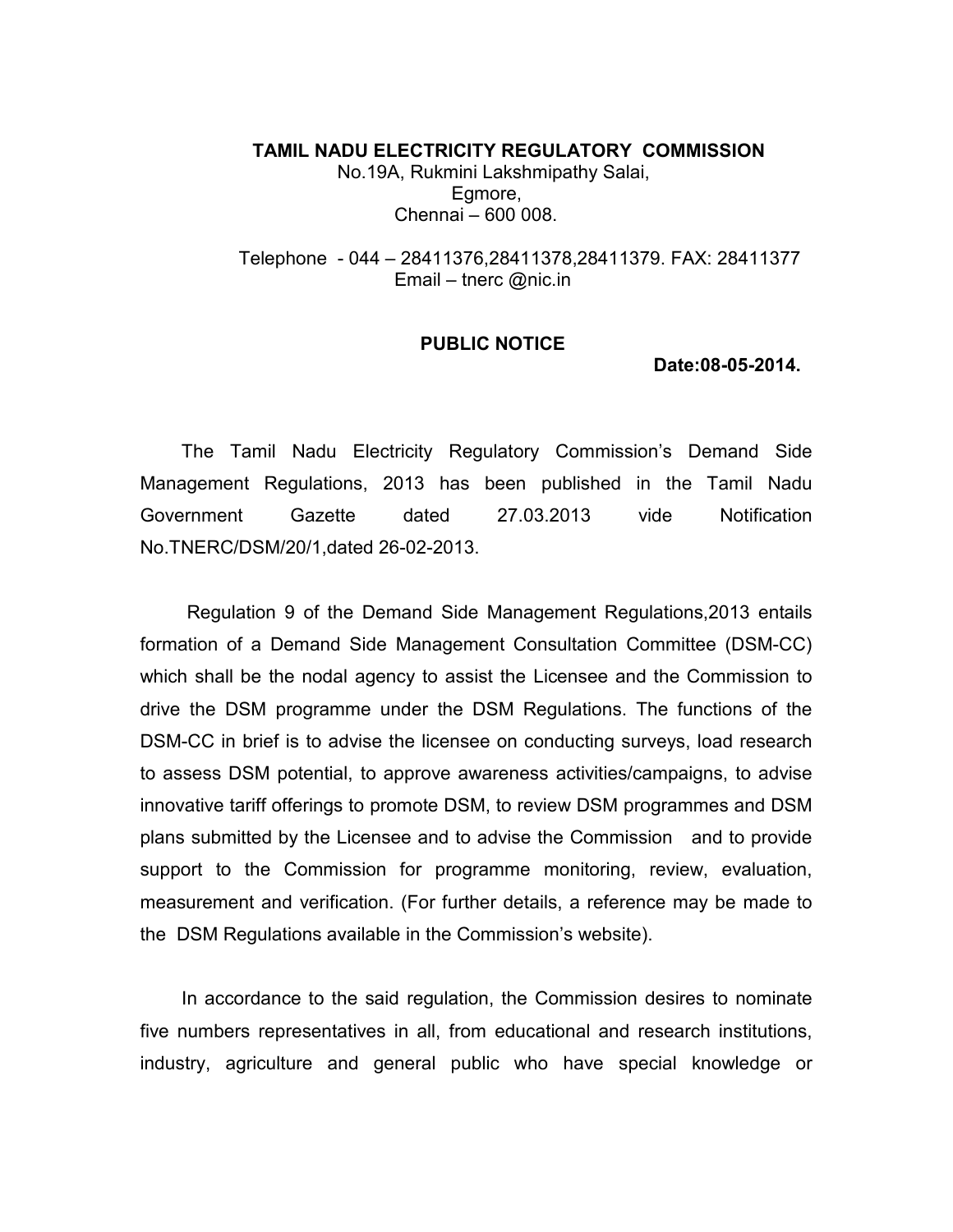experience of power sector. The nominated members are eligible for a sitting fee of Rs.500/- (Rupees Five hundred only) and shall be paid AC II class train fare as Travelling Allowance. Persons with the said qualifications and experience may send in their applications in the format appended within fifteen days from the date of this notice.

 -sd/- (S.Gunasekaran) **Secretary**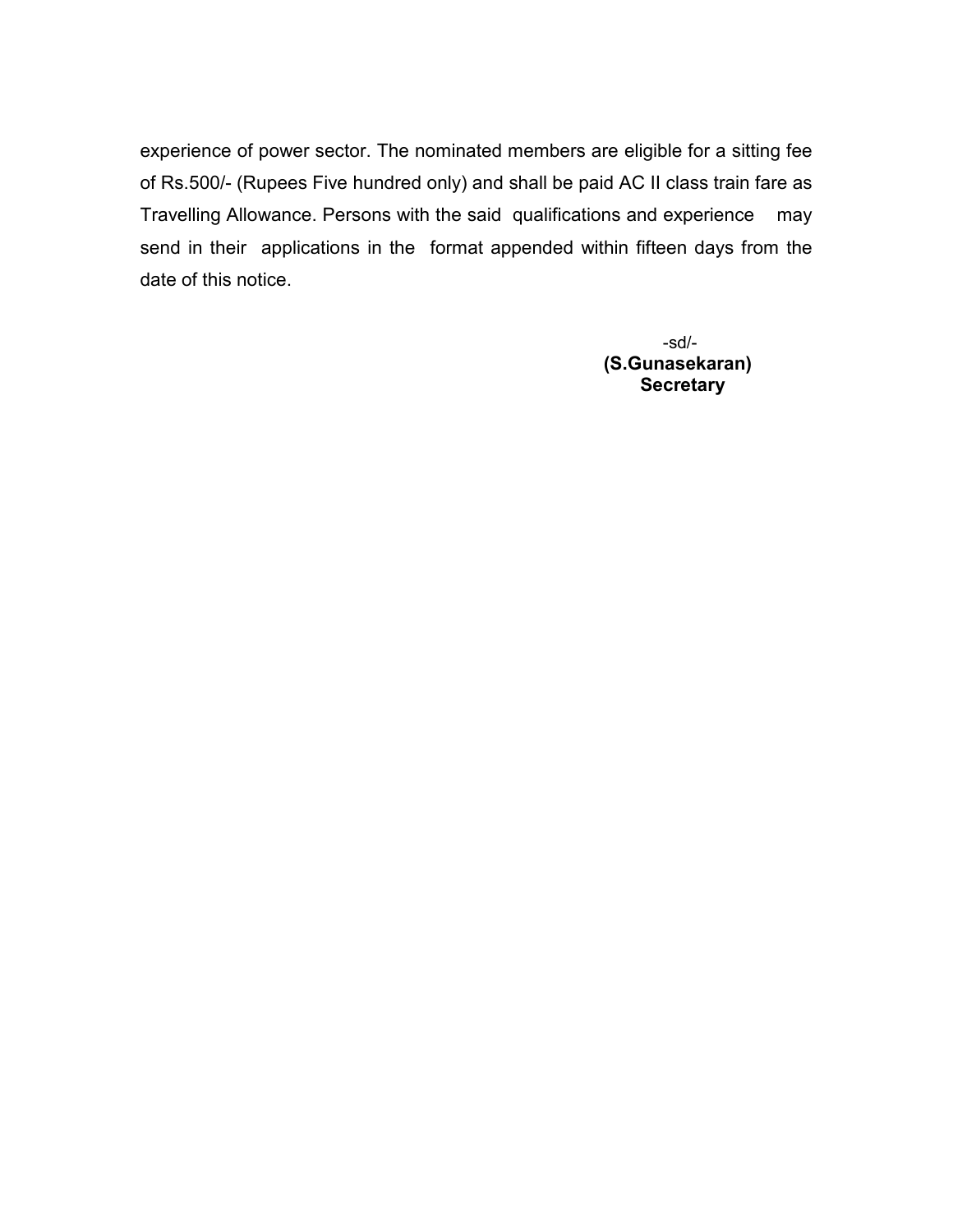## FORMAT OF APPLICATION

- 1. Name\* :
- 2. Address :
- 3. Phone No. :
- 4. Email id : 5. Date of Birth :
- 6. Educational qualifications :
- 7. Details of experience in the field(Educational and Research institutions, Industry,Agriculture,Electricity Consumer) :

8. Details of Experience in : Electricity sector, if any.

9. Special experience in Demand : Side Management activities, if any.